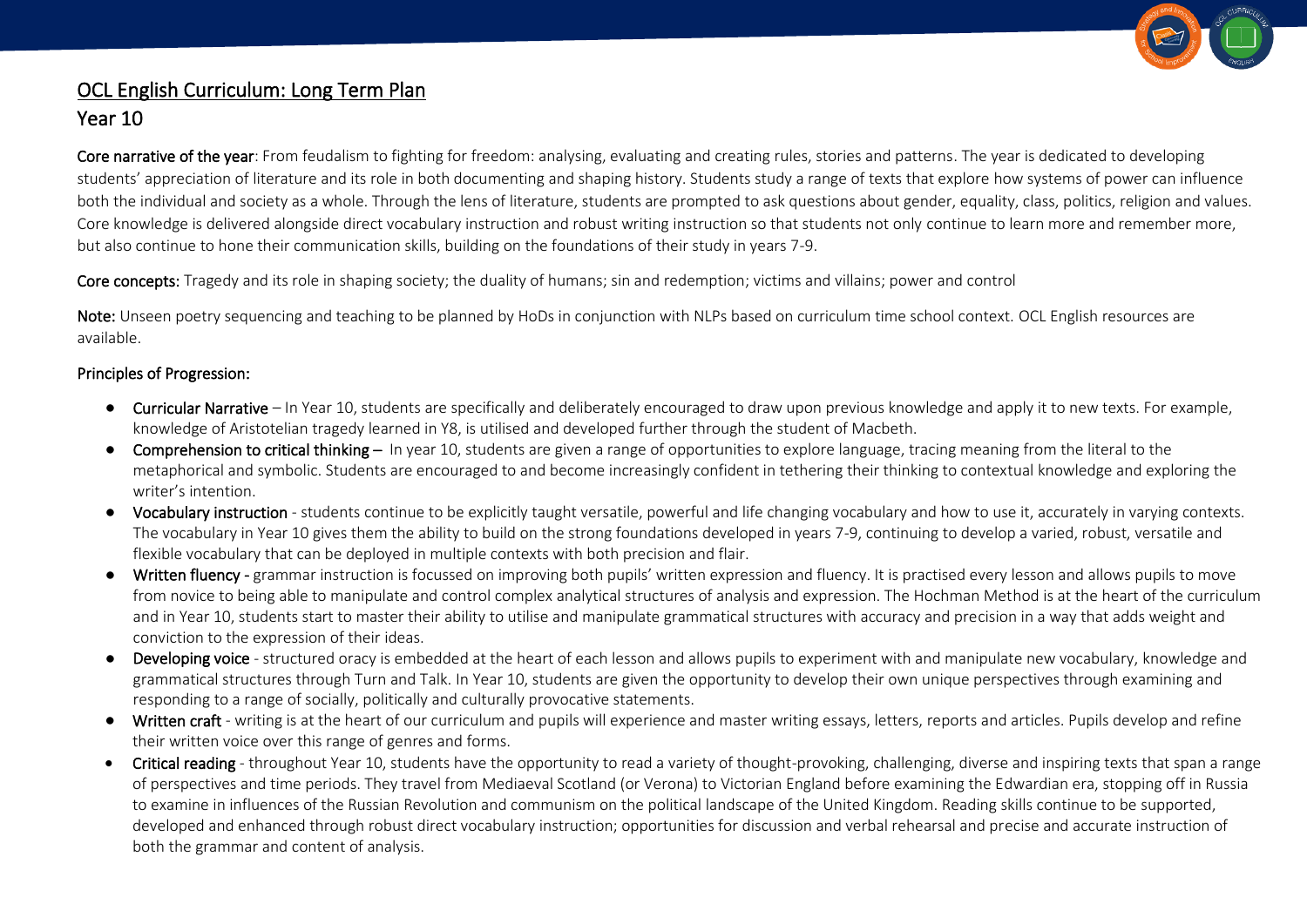

## Core documents:

- MTP
- Most Revealing Moments
- Vocabulary List
- Module booklet for students
- Co-planning booklet for teachers

| Year 10                                                                           | Autumn                                                                                                                                                                      | <b>Spring</b>                                                                                                                                                                     |                                                                                                                                                                                 | Summer                                                                                                                                              |                                                                                                                                                                                     |
|-----------------------------------------------------------------------------------|-----------------------------------------------------------------------------------------------------------------------------------------------------------------------------|-----------------------------------------------------------------------------------------------------------------------------------------------------------------------------------|---------------------------------------------------------------------------------------------------------------------------------------------------------------------------------|-----------------------------------------------------------------------------------------------------------------------------------------------------|-------------------------------------------------------------------------------------------------------------------------------------------------------------------------------------|
| <b>Title</b>                                                                      | Autumn 1 and 2:<br>Shakespeare and creative writing                                                                                                                         | Spring 1:<br>Pre-Twentieth Century<br>Literature and non-fiction<br>writing                                                                                                       | Spring 2:<br>Reading fiction                                                                                                                                                    | Summer 1:<br>Modern Text and creative and<br>non-fiction writing                                                                                    | Summer 2:<br>Reading non-fiction                                                                                                                                                    |
| Text/s studied                                                                    | Macbeth, William Shakespeare<br>Creative writing to be completed for<br>1-2 lessons per week                                                                                | Either: A Christmas Carol or<br>Jekyll and Hyde<br>Non-fiction writing to be<br>completed for 1-2 lessons per<br>week                                                             | Extracts from texts that explore<br>liberation and imprisonment;<br>normality and abnormality                                                                                   | An Inspector Calls, J. B. Priestley<br>Writing to be completed for 1-2<br>lessons per week                                                          | Extracts from texts that explore<br>liberation and imprisonment;<br>normality and abnormality                                                                                       |
| Writing<br>Curriculum<br>covered                                                  | +subordinating conjunctions<br>+not only, but also<br>+in other words<br>+appositive<br>+bothand<br>+in order to<br>+and, by proxy                                          | +subordinating conjunctions<br>+not only, but also<br>+in other words<br>+appositive<br>+bothand<br>+in order to<br>+and, by proxy                                                | +subordinating conjunctions<br>+not only, but also<br>+in other words<br>+appositive<br>+bothand<br>+in order to<br>+and, by proxy                                              | +subordinating conjunctions<br>+not only, but also<br>+in other words<br>+appositive<br>+bothand<br>+in order to<br>+and, by proxy                  | +subordinating conjunctions<br>+not only, but also<br>tin other words<br>+appositive<br>+bothand<br>+in order to<br>+and, by proxy                                                  |
| Core Versatile<br>Vocabulary<br>Pairs (NB-take<br>these from the<br>KS4 VV list!) | 1. Malevolent/Benevolent<br>2. Reinforce/Transgress<br>3. Credulous/Duplicitous<br>4. Innocent/Corrupt<br>5. Liberated/Imprisoned<br>6. Order/Chaos<br>7. Secure/vulnerable | 1. Malevolent/Benevolent<br>2. Dogmatic/Malleable<br>3. Misanthropic/Philanthropic<br>4. Innocent/Corrupt<br>5. Malevolent/Benevolent<br>6. Active/Static<br>7. Secure/vulnerable | . Unsettling / comforting<br>2. Paucity / excess<br>3. Normal / abnormal<br>4. Liberation / imprisonment<br>Order / chaos<br>6. Secure / vulnerable<br>7. Tangible / intangible | 1. Dogmatic/Malleable<br>2. Inferior/Superior<br>3. Credulous/Duplicitous<br>4. Innocent/Corrupt<br>5. Liberated/Imprisoned<br>6. Secure/Vulnerable | 1. Unsettling / comforting<br>2. Paucity / excess<br>3. Normal / abnormal<br>4. Liberation / imprisonment<br>5. Order / chaos<br>6. Secure / vulnerable<br>7. Tangible / intangible |